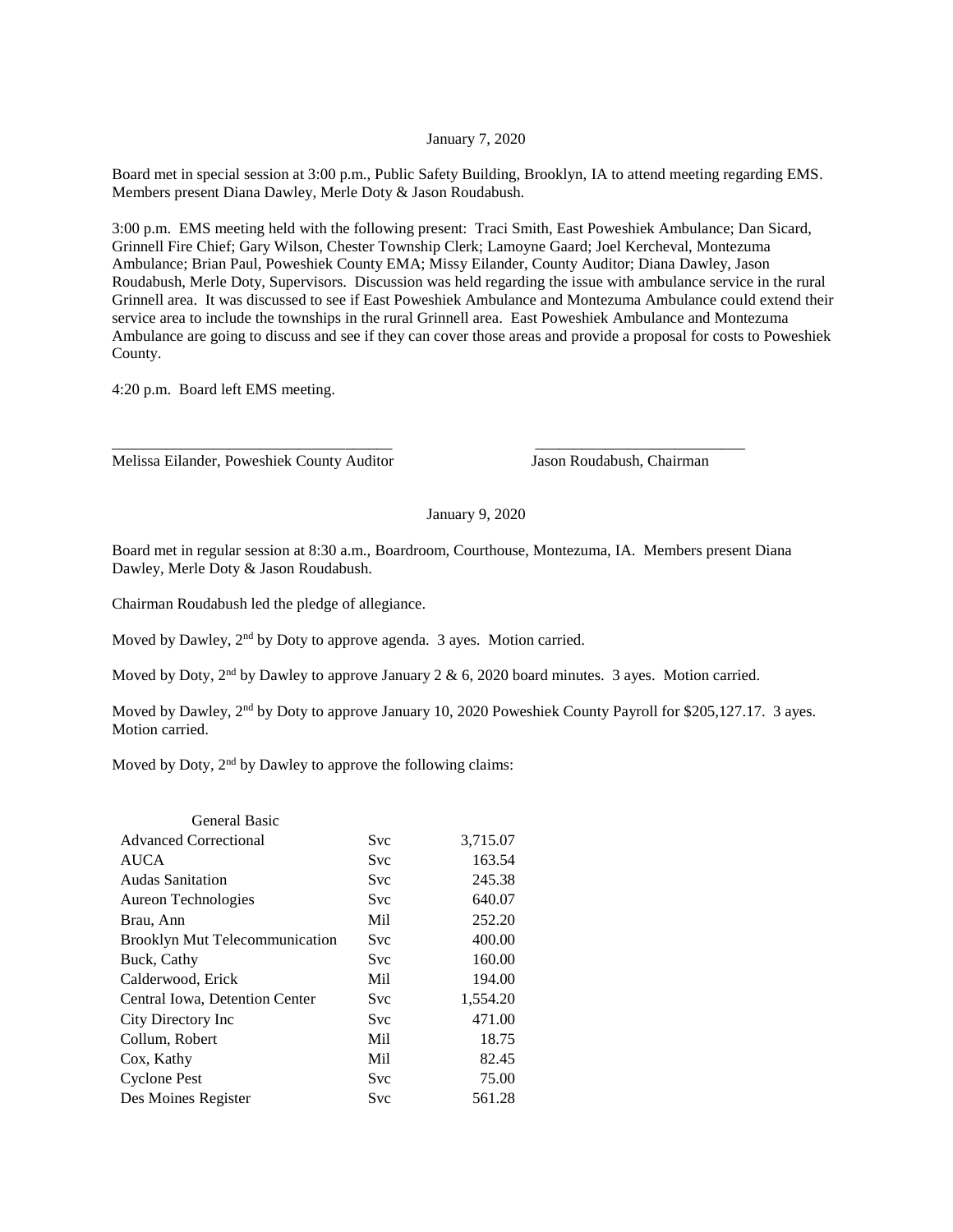| Doty, Merle                                      | Mil        | 72.75            |
|--------------------------------------------------|------------|------------------|
| Ecolab                                           | Goods      | 164.95           |
| Eilander, Melissa                                | Mil        | 21.34            |
| Electrical Engineering & Equip                   | Svc        | 679.75           |
| Fallis, Ashley                                   | Reimb      | 8.10             |
| Fareway Stores Inc                               | Goods      | 208.00           |
| Forbes Office Equip Inc                          | Goods      | 19.50            |
| Galls Inc                                        | Goods      | 159.71           |
| Geiger, Richard                                  | Mil        | 87.30            |
| Grinnell City Of                                 | Svc        | 73.08            |
| Grinnell Herald Register                         | Svc        | 597.94           |
| Grinnell Regional Home Care                      | Svc        | 12,104.74        |
| Grinnell Regional Medical Ctr                    | Svc        | 743.66           |
| Heartland Shredding Inc                          | Svc        | 35.00            |
| Holland-Coble Funeral Home                       | Svc        | 1,500.00         |
| <b>Hometown Hardware</b>                         | Goods      | 203.32           |
| Hy-Vee Store Inc                                 | <b>Svc</b> | 3,806.25         |
| <b>IMWCA</b>                                     | Svc        | 1,683.65         |
| Iowa City Va Volunteer Svcs                      | Svc        | 218.00           |
| Iowa Dept Of Public Health                       | Svc        | 4,130.75         |
| <b>Iowa Radiology</b>                            | Svc        | 8.25             |
| <b>Iowa Real Estate Services LLC</b>             | Svc        | 900.00           |
| Key Cooperative                                  | Goods      | 378.91           |
| Klaver, Bart                                     | Reimb      | 85.77            |
| Klein, Emily                                     | Reimb      | 56.25            |
| Lamb, Mary                                       | Svc        | 205.00           |
| Long, Eugene                                     | Mil        | 93.12            |
|                                                  | Svc        | 530.44           |
| Lowry Electric                                   |            |                  |
| Mahaska Communication Group<br>Mail Services LLC | Svc<br>Svc | 119.00           |
| Malcom Lumber                                    | Goods      | 747.23<br>209.56 |
|                                                  |            |                  |
| Matt Parrott/Storey Kenworthy                    | Goods      | 73.42            |
| Meyer, Uwe                                       | Mil        | 21.29            |
| Mid American Energy                              | Svc        | 2,206.44         |
| Mid States Organized Crime Ctr                   | Svc        | 150.00           |
| Montezuma Municipal Utilities                    | Svc        | 2,708.82         |
| New Century F.S. Inc                             | Goods      | 188.01           |
| Office Depot                                     | Goods      | 247.72           |
| <b>Pitney Bowes</b>                              | Goods      | 113.04           |
| Pow Co Employee Health Plan Tr                   | Svc        | 480.28           |
| <b>Poweshiek Transfer Station</b>                | <b>Svc</b> | 31.16            |
| Premier Office Equipment                         | Svc        | 0.62             |
| Racom Corporation                                | Goods      | 15,725.94        |
| Ricoh Usa                                        | Svc        | 14.87            |
| Schuck, Russ                                     | Reimb/Mil  | 104.02           |
| Stamp Ag                                         | Goods      | 81.41            |
| <b>Steve Link Ford</b>                           | Svc        | 628.33           |
| Tama County Sheriff                              | Svc        | 38.00            |
| The Depot Express                                | Svc        | 103.72           |
| TIAA Commercial Finance Inc                      | Svc        | 277.89           |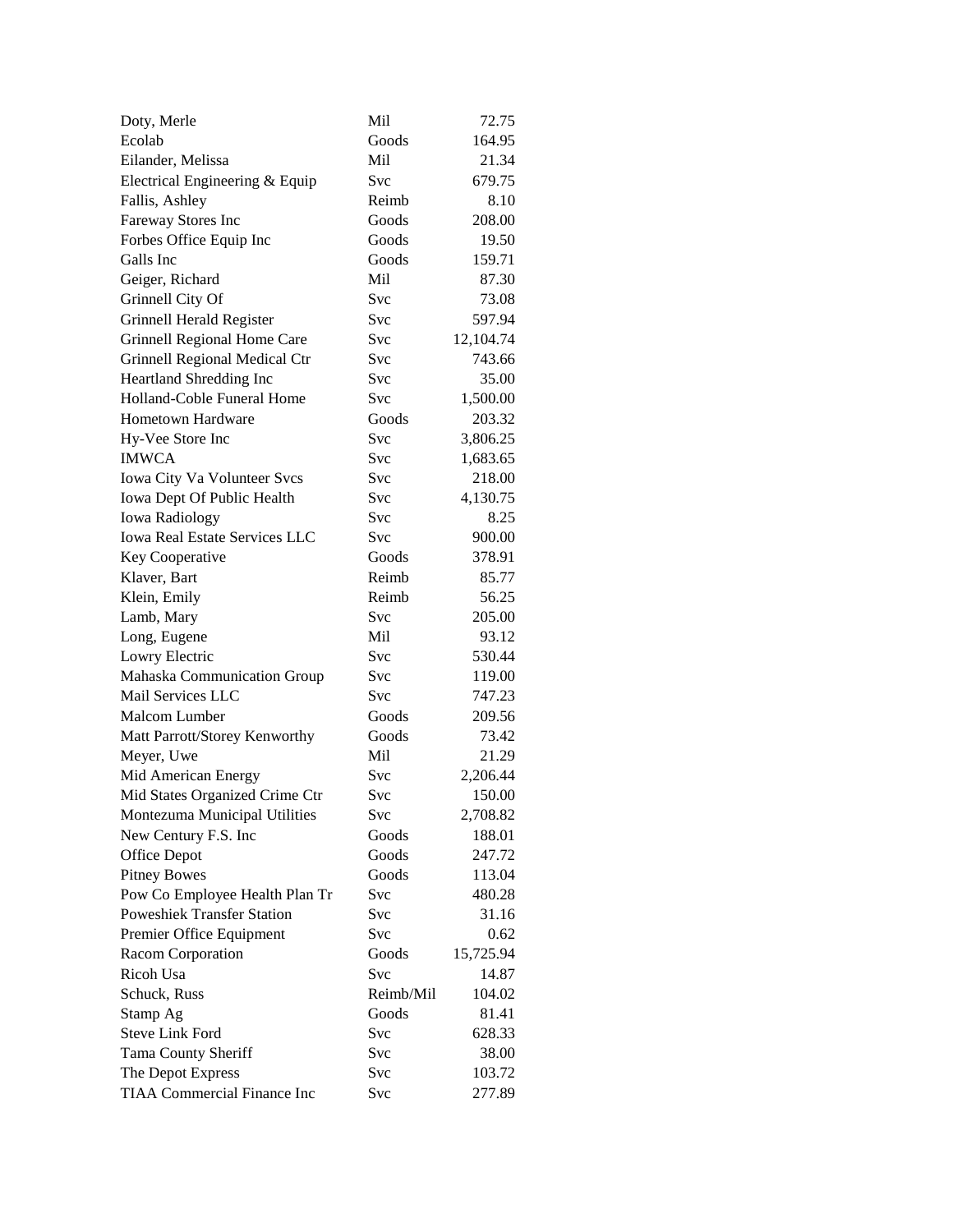| <b>Total Choice Shipping</b>          | Svc    | 35.63     |
|---------------------------------------|--------|-----------|
| <b>True Value</b>                     | Goods  | 88.91     |
| <b>United States Cellular</b>         | Svc    | 1,311.54  |
| <b>US Bank Equipment Finance</b>      | Svc    | 359.84    |
| Vanersvelde, Larry                    | Mil    | 232.80    |
| Vavroch, Mark                         | Reimb  | 25.00     |
| Victor Oil, Inc.                      | Goods  | 745.70    |
| Windstream                            | Svc    | 707.13    |
|                                       |        |           |
| General Supplemental                  |        |           |
| Malcom Lumber                         | Goods  | 64.80     |
| Poweshiek County EMA                  | Approp | 21,750.00 |
|                                       |        |           |
| <b>MH/DD</b>                          |        |           |
| Fallis, Ashley                        | Reimb  | 45.90     |
| <b>IMWCA</b>                          | Svc    | 117.61    |
| <b>Iowa Radiology</b>                 | Svc    | 46.75     |
| Poweshiek County Auditor              | Svc    | 600.00    |
| Windstream                            | Svc    | 274.11    |
|                                       |        |           |
| <b>Rural Services Basic</b>           |        |           |
| <b>Brownells</b> Inc.                 | Goods  | 302.82    |
| <b>Grinnell Firestone Store</b>       | Svc    | 1,853.39  |
| <b>IMWCA</b>                          | Svc    | 1,687.79  |
| <b>Iowa Dept Of Natural Resources</b> | Svc    | 25.00     |
| Iowa Police Chief's Assn              | Svc    | 75.00     |
| Iowa State University                 | Svc    | 500.00    |
| Leading Edge Builders                 | Goods  | 6,875.00  |
| Monte Car Wash                        | Svc    | 450.00    |
| Montezuma Super Valu                  | Goods  | 144.20    |
| New Century F.S. Inc                  | Goods  | 3,047.27  |
| <b>Oreilly Auto Parts</b>             | Goods  | 5.23      |
| Soliday Farms, Llc                    | Svc    | 800.00    |
| Taylor Auto Body, Inc                 | Goods  | 499.64    |
| The Depot Express                     | Goods  | 1,234.60  |
| Three Sisters Fabric                  | Svc    | 27.00     |
| Tompkins, Lyle                        | Svc    | 300.00    |
| Verizon                               | Svc    | 40.01     |
| Windstream                            | Svc    | 48.54     |
|                                       |        |           |
| Secondary Road                        |        |           |
| Airgas                                | Svc    | 459.58    |
| <b>Alliant Energy/IPL</b>             | Svc    | 355.57    |
| Altorfer Machinery Co                 | Goods  | 2,693.63  |
| American Legion Blakley Steven        | Svc    | 335.00    |
| Arnold Motor Supply Inc               | Goods  | 1,117.33  |
| <b>AUCA</b>                           | Svc    | 521.99    |
| <b>Audas Sanitation</b>               | Svc    | 178.13    |
| <b>Bauer Built</b>                    | Goods  | 3,905.00  |
| <b>Brooklyn Building Center</b>       | Goods  | 78.99     |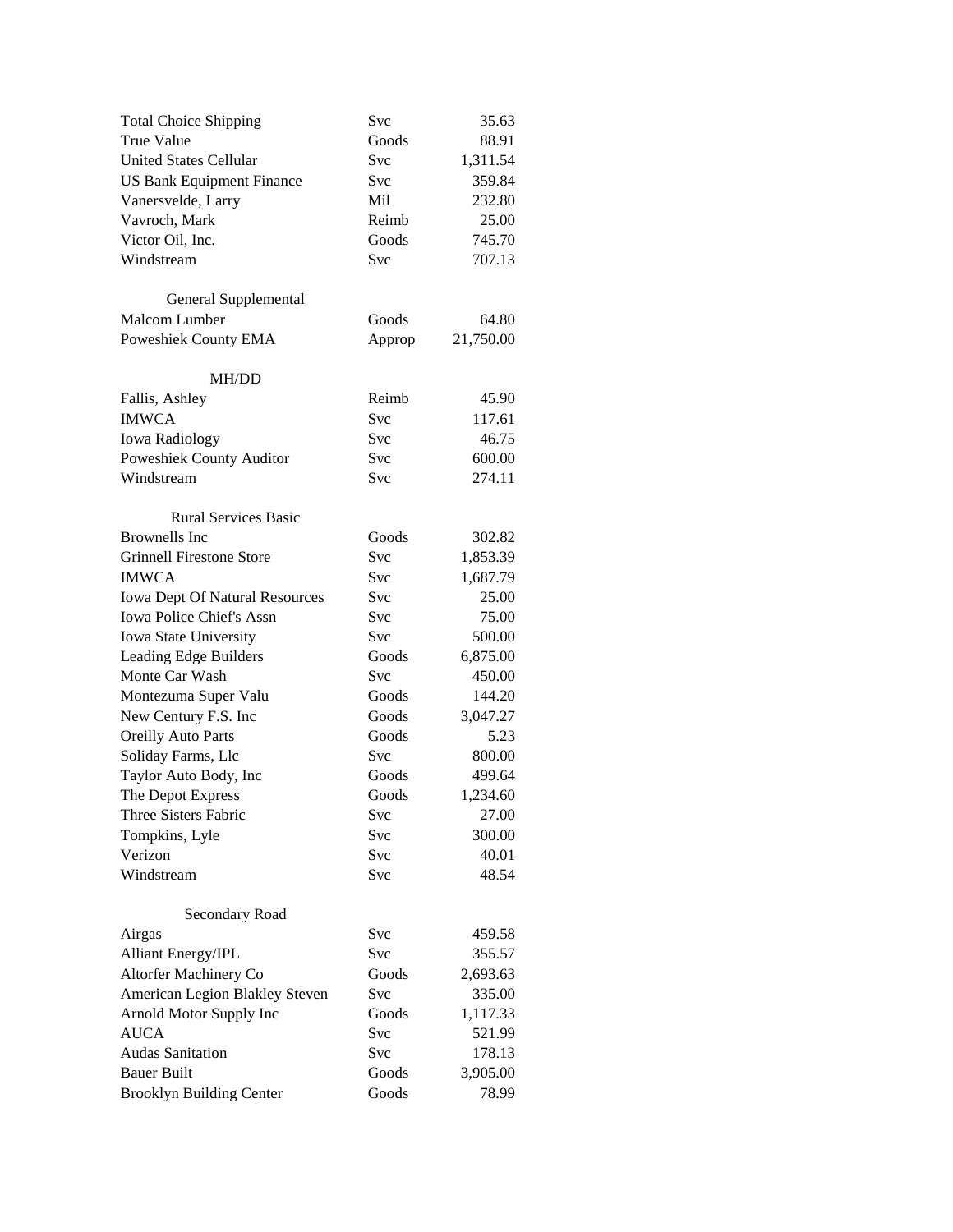| <b>Brooklyn Mun Utilities</b>         | Svc        | 1,109.16  |
|---------------------------------------|------------|-----------|
| <b>Brooklyn Mut Telecommunication</b> | Svc        | 27.88     |
| Calhoun-Burns & Assoc Inc             | Svc        | 9,871.95  |
| Central Iowa Salvage                  | Goods      | 10.00     |
| Certified Power, Inc                  | Svc        | 539.06    |
| Chemsearch                            | Goods      | 1,210.91  |
| Cintas Corporation                    | Goods      | 74.89     |
| CJ Cooper & Associates Inc            | Svc        | 75.00     |
| Dave Gryp Construction, Inc.          | Goods/Svc  | 3,163.75  |
| Deep River City Of                    | Svc        | 54.36     |
| Douds Stone LLC                       | Goods      | 1,009.94  |
| <b>Fastenal Company</b>               | Goods      | 387.49    |
| <b>Gatr Truck Center</b>              | Goods      | 36.90     |
| German Plumbing & Heating             | Svc        | 3,993.56  |
| Grinnell City Of                      | <b>Svc</b> | 73.59     |
| Grinnell Herald Register              | Svc        | 44.50     |
| <b>Grinnell Implement Store</b>       | Goods      | 842.94    |
| Halls Feed & Seed                     | Goods      | 192.45    |
| <b>Helmuth Repair</b>                 | Goods/Svc  | 687.10    |
| Henderson Products Inc.               | Goods      | 2,278.11  |
| Hickenbottom Inc                      | Goods      | 147.15    |
| <b>IMWCA</b>                          | <b>Svc</b> | 4,449.11  |
| <b>Iowa Dept Of Natural Resources</b> | <b>Svc</b> | 195.00    |
| <b>JCG</b> Land Services, Inc         | Svc        | 537.92    |
| John Deere Financial                  | Goods      | 803.72    |
| Key Cooperative                       | <b>Svc</b> | 919.09    |
| Keystone Laboratories                 | <b>Svc</b> | 112.00    |
| Liebovich Steel & Aluminum Co.        | Goods      | 572.35    |
| <b>Manatts</b> Inc                    | Goods      | 7,163.29  |
| Martin Marietta Materials             | Goods      | 21,225.01 |
| Mid American Energy                   | <b>Svc</b> | 252.85    |
| <b>Midwest Patch</b>                  | Goods      | 262.00    |
| Monte Motor Parts                     | Goods      | 945.21    |
| Montezuma Municipal Utilities         | <b>Svc</b> | 1,437.16  |
| Morrison Enterprises Inc              | Goods/Svc  | 808.00    |
| Napa Auto Parts                       | Goods      | 2,570.30  |
| Norsolv Systems Environmental         | Svc        | 143.95    |
| <b>Svcs</b>                           |            |           |
| Ohalloran International Inc           | Goods      | 678.21    |
| <b>Oreilly Auto Parts</b>             | Goods      | 148.08    |
| Pow Co Employee Health Plan Tr        | Svc        | 1,921.12  |
| <b>Poweshiek Transfer Station</b>     | Svc        | 162.50    |
| Poweshiek Water Assn                  | Svc        | 111.00    |
| <b>Quill Corporation</b>              | Goods      | 53.22     |
| Snap On Tools                         | Goods      | 531.20    |
| Sprayer Specialties, Inc.             | Goods      | 153.24    |
| Taylor Auto Body, Inc                 | Goods      | 1,483.64  |
| Tifco Industries, Inc.                | Goods      | 1,362.52  |
| <b>TIP Rural Electric Coop</b>        | <b>Svc</b> | 174.00    |
| True Value                            | Goods      | 81.46     |
| Verizon                               | Svc        | 1,326.25  |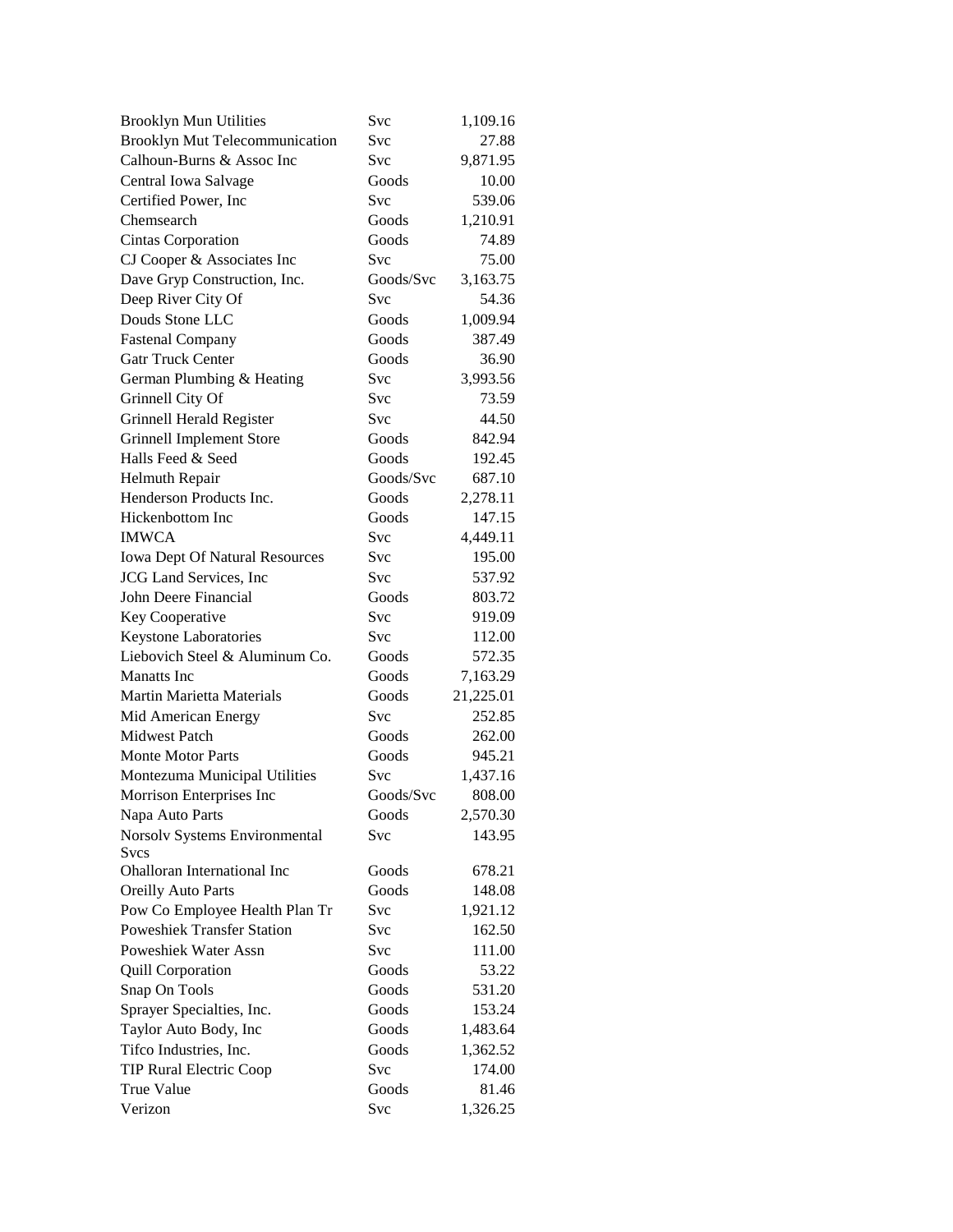| Goods<br><b>Victory Auto Glass</b><br>240.00<br>Wex Bank<br>Goods<br>1,838.96<br>415.13<br>Windstream<br><b>Svc</b><br>Ziegler Inc<br>Goods<br>2,430.99<br>Co Conservation Land Acq Trust<br><b>Seaton Construction Inc</b><br>Svc<br>43,051.62<br><b>Sheriff Commissary</b> |
|------------------------------------------------------------------------------------------------------------------------------------------------------------------------------------------------------------------------------------------------------------------------------|
|                                                                                                                                                                                                                                                                              |
|                                                                                                                                                                                                                                                                              |
|                                                                                                                                                                                                                                                                              |
|                                                                                                                                                                                                                                                                              |
|                                                                                                                                                                                                                                                                              |
|                                                                                                                                                                                                                                                                              |
|                                                                                                                                                                                                                                                                              |
|                                                                                                                                                                                                                                                                              |
|                                                                                                                                                                                                                                                                              |
| Svc<br>Reliance Telephone Inc<br>1,320.00                                                                                                                                                                                                                                    |
| <b>Swanson Services Corp</b><br>Goods<br>124.31                                                                                                                                                                                                                              |
| Goods<br>651.00<br>Watts Technologies Inc                                                                                                                                                                                                                                    |
| <b>Emergency Management Agency</b>                                                                                                                                                                                                                                           |
| <b>IMWCA</b><br>Svc<br>59.78                                                                                                                                                                                                                                                 |
| Matt Parrott/Storey Kenworthy<br>Goods<br>107.43                                                                                                                                                                                                                             |
| Mid American Energy<br><b>Svc</b><br>91.93                                                                                                                                                                                                                                   |
| Premier Office Equipment<br>4.75<br><b>Svc</b>                                                                                                                                                                                                                               |
| The Depot Express<br>98.27<br>Svc                                                                                                                                                                                                                                            |
| <b>US Bank Equipment Finance</b><br><b>Svc</b><br>15.00                                                                                                                                                                                                                      |
| Verizon<br><b>Svc</b><br>40.01                                                                                                                                                                                                                                               |
| Windstream<br><b>Svc</b><br>119.98                                                                                                                                                                                                                                           |
| Windstream Communications Inc<br>160.00<br>Svc                                                                                                                                                                                                                               |
|                                                                                                                                                                                                                                                                              |
| E-911                                                                                                                                                                                                                                                                        |
| <b>Alliant Energy/IPL</b><br><b>Svc</b><br>39.71                                                                                                                                                                                                                             |
| Century Link<br><b>Svc</b><br>38.62                                                                                                                                                                                                                                          |
| Cooperative Telephone Co<br><b>Svc</b><br>309.48                                                                                                                                                                                                                             |
| Disney-Bruggeman, Dawn<br><b>Svc</b><br>2,333.34                                                                                                                                                                                                                             |
| Matt Parrott/Storey Kenworthy<br>Goods<br>58.50                                                                                                                                                                                                                              |
| Goods<br>Racom Corporation<br>6,108.81                                                                                                                                                                                                                                       |
| Goods<br>Verizon<br>280.07                                                                                                                                                                                                                                                   |
| Windstream<br><b>Svc</b><br>1,428.62                                                                                                                                                                                                                                         |
| Windstream Communication<br><b>Svc</b><br>1,831.18                                                                                                                                                                                                                           |
| Assessor                                                                                                                                                                                                                                                                     |
| <b>Business Card</b><br><b>Svc</b><br>355.53                                                                                                                                                                                                                                 |
| <b>IICA</b><br>Svc<br>25.00                                                                                                                                                                                                                                                  |
| <b>IMWCA</b><br><b>Svc</b><br>331.06                                                                                                                                                                                                                                         |
| Pow Co Employee Health Plan Tr<br><b>Svc</b><br>960.56                                                                                                                                                                                                                       |
| Ramsey-Weeks Inc<br><b>Svc</b><br>378.00                                                                                                                                                                                                                                     |
| Vermillion, Amy<br>Reimb<br>140.00                                                                                                                                                                                                                                           |
| Windstream<br>Svc<br>59.98                                                                                                                                                                                                                                                   |

3 ayes. Motion carried.

8:30 a.m. Poweshiek Leadership Group met with board and department heads.

9:28 a.m. Lamoyne Gaard joined the meeting.